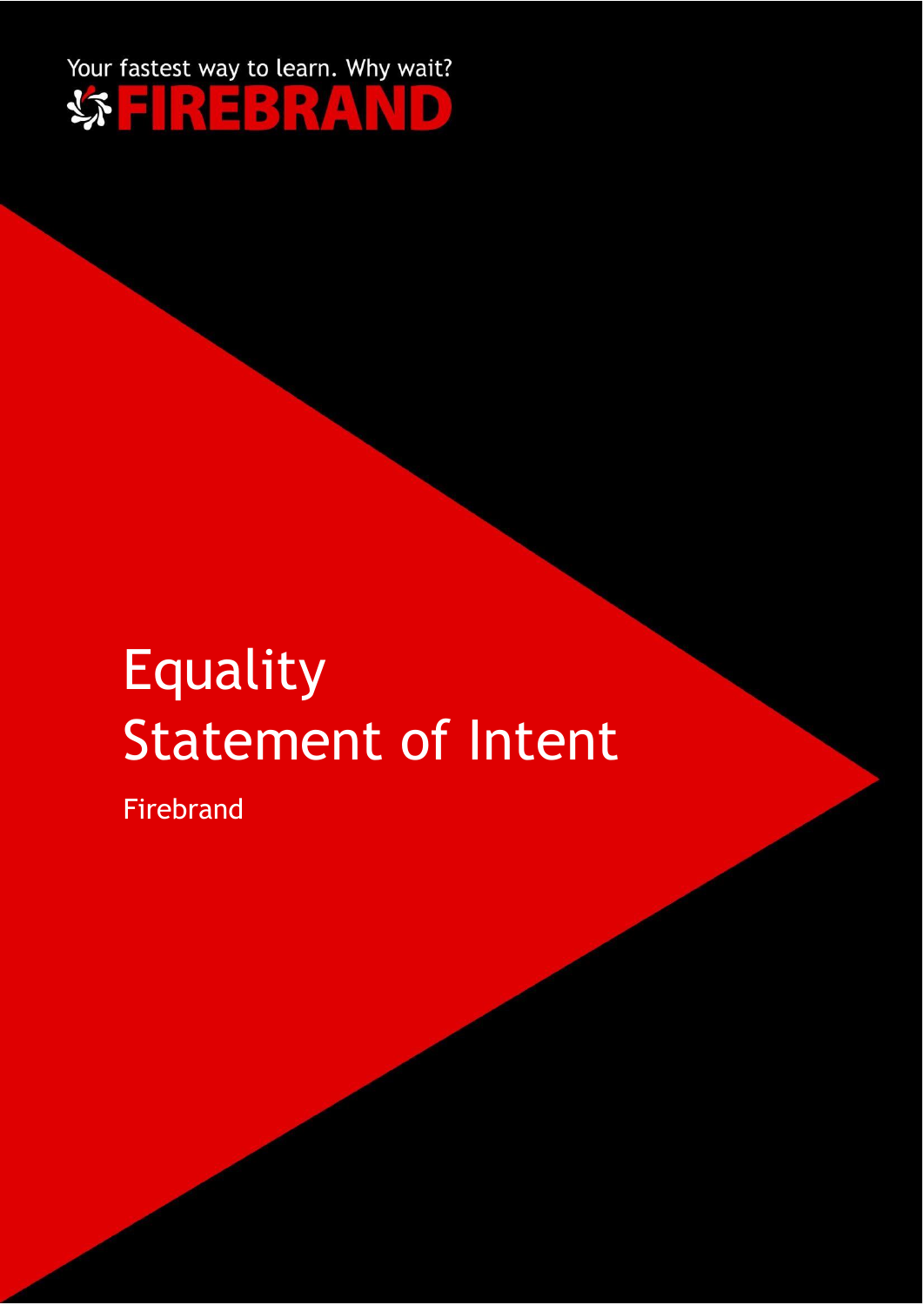Firebrand recognises that discrimination and victimisation is unacceptable and that it is in the interests of the organisation and its employees to utilise the skills of the total workforce. It is the aim of the organisation to ensure that no employee, job applicant or customer receives less favourable facilities or treatment (either directly or indirectly) on the grounds of the Protected Characteristics.

The Protected Characteristics are:

- Age
- Disability
- Gender/ gender reassignment
- Marriage/ civil partnership
- Pregnancy/ maternity
- Race
- Religion or belief
- Sex
- Sexual orientation

## **Our Commitment**

Firebrand is committed to the following principles:

- To create an environment in which individual differences and the contributions of all our staff and learners are recognised and valued.
- Every employee and learner is entitled to work in an environment that promotes dignity and respect to all.
- No form of intimidation, bullying or harassment will be tolerated.
- Training, development and progression opportunities are available to all staff.
- To promote equality in the workplace, which we believe is good management practice and makes sound business sense.
- We will review all our employment practices and procedures to ensure fairness.
- We will promote equality and diversity among our staff, employers, stakeholders and learners and commit to continually raise achievement levels for all of our learners irrespective of their background or protected characteristics.

Breaches of our equality policy will be regarded as misconduct and could lead to disciplinary proceedings.

### **Responsibilities of Management**

Management will ensure that they and their staff operate within this policy and arrangements, and that all reasonable and practical steps are taken to avoid discrimination. Each manager will ensure that:

- Staff are aware of the policy and the arrangements, and the reasons for the policy
- Grievances concerning discrimination are dealt with properly, fairly and as quickly as possible
- Records are maintained

### **Responsibilities of Staff**

Responsibility for ensuring that there are no unlawful discrimination rests with all staff and the attitudes of staff are crucial to the successful operation of fair employment practices. In particular, all members of staff should:

- Comply with the policy and arrangements
- Not discriminate in their day to day activities or induce others to do so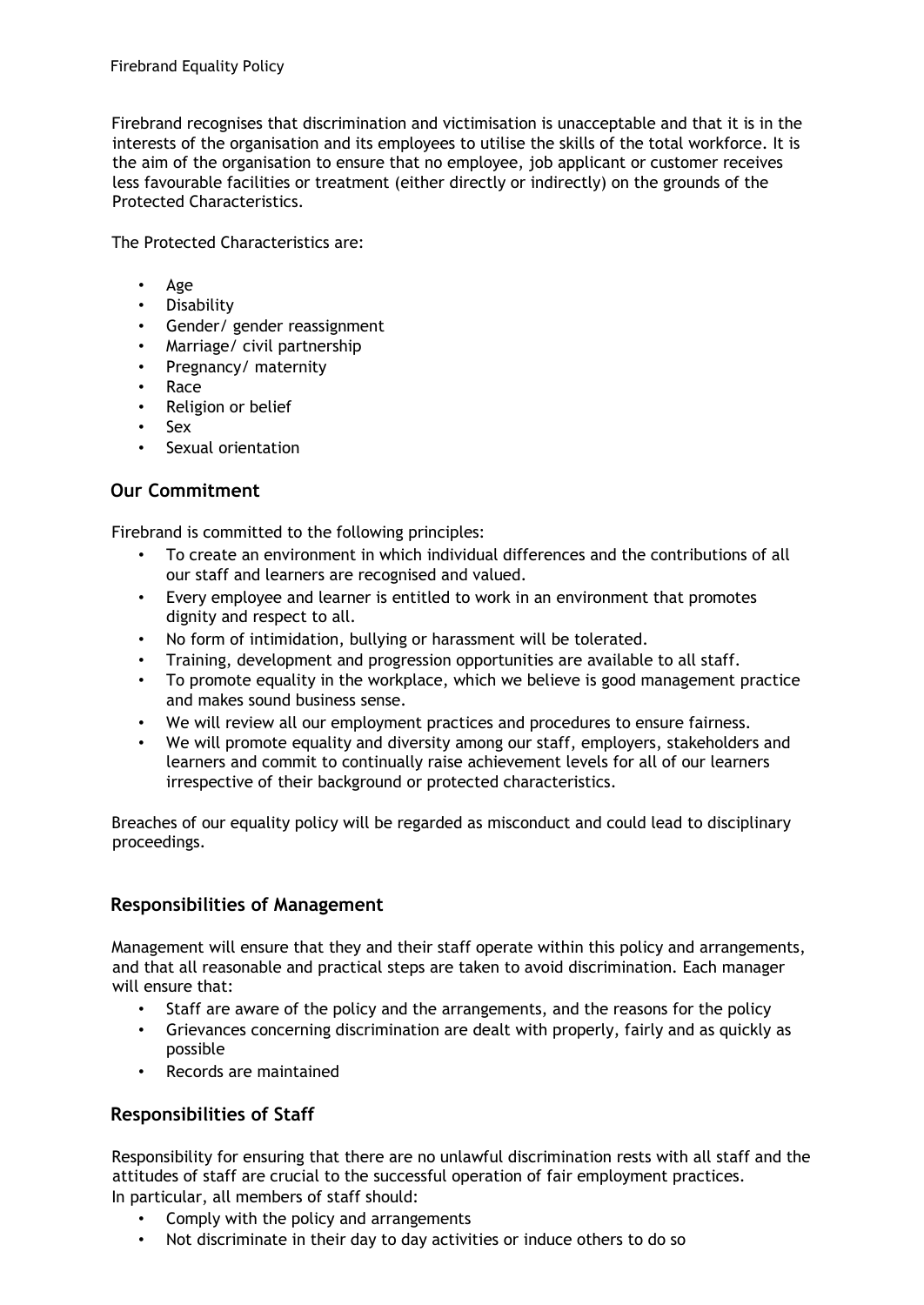- Not victimise, harass or intimidate other staff or groups who have, or are perceived to have one of the protected characteristics
- Ensure no individual is discriminated against or harassed because of their association with another individual who has a protected characteristic
- Inform their manager if they become aware of any discriminatory practice

#### **Examples of Discrimination**

*Direct Discrimination* happens when an employer treats someone less favourably than another person against one of the protected characteristics. For example, a female job candidate who possesses the best qualifications and the most experience not getting an interview for a job whereas a male with fewer qualifications does get an interview.

*Indirect Discrimination* occurs when a rule or policy disadvantages a group of people more than another. For example an employer insisting that employees or potential employees must not wear hats or headgear.

*Discrimination by Association* happens when someone discriminates against a person because they associate with another person with a protected characteristic. For example, not offering someone a job even though they have all the necessary competencies because their partner is disabled.

*Perceptive Discrimination* means direct discrimination against someone who is thought to have a protected characteristic, for example a person who is being verbally abused for being homosexual even though they are actually heterosexual.

*Harassment* is unwelcome comments or conduct which violates an individual's dignity and/or creates an intimidating, degrading, humiliating or offensive environment. For example, spreading malicious rumours or making derogatory personal remarks about a person.

*Third Party Harassment* occurs when an employee is being harassed by someone that does not work for the organisation (a customer, contractor, client or visitor). The employer will become legally responsible if they know an employee has been harassed on two or more occasions and fails to take reasonable steps to protect the person from further harassment.

*Victimisation* involves treating someone less favourably because they have a claim/assisted a person in making a claim of discrimination, bullying or harassment. For example, ignoring, excluding or being uncooperative, this may cause distress and impact on a person in being able to fulfil their role.

*Pregnancy and Maternity Discrimination* occurs when a person is treated less favourably because they are pregnant. For example, a woman who works in a store in which heavy lifting of boxes is sometimes required asks her manager if she can be excused. The manager refuses even though another person was excused from heavy lifting after surgery. The woman is forced to leave her job.

Further information: [https://www.gov.uk/government/organisations/home](https://www.gov.uk/government/organisations/home-office/about/equality-and-diversity)[office/about/equality-and-diversity](https://www.gov.uk/government/organisations/home-office/about/equality-and-diversity)